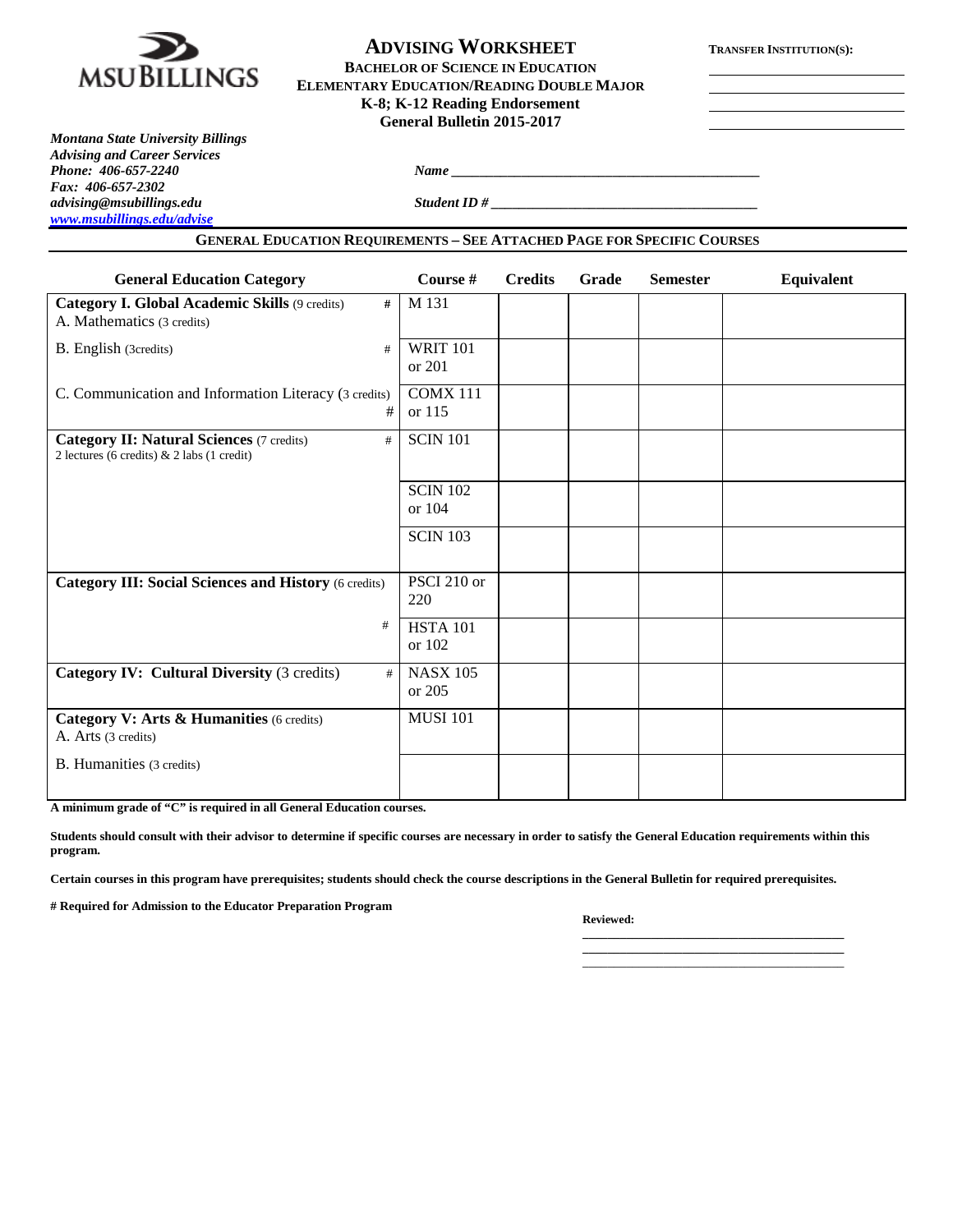## **GENERAL EDUCATION REQUIREMENTS**

|                                                                 |     | <b>CATEGORY I: GLOBAL ACADEMIC SKILLS</b>                         | 9 credits        |  |
|-----------------------------------------------------------------|-----|-------------------------------------------------------------------|------------------|--|
| Students are required to take once course from each subcategory |     |                                                                   |                  |  |
|                                                                 |     | <b>Subcategory A - Mathematics</b>                                | 3 credits        |  |
| М                                                               | 131 | Mathematics for Elementary Teachers II                            | 3                |  |
|                                                                 |     |                                                                   |                  |  |
|                                                                 |     | <b>Subcategory B - English</b>                                    | 3 credits        |  |
| WRIT                                                            | 101 | College Writing I                                                 | 3                |  |
| WRIT                                                            | 201 | College Writing II                                                | $\mathbf{3}$     |  |
|                                                                 |     | Subcategory C- Communication & Information Literacy 3 credits     |                  |  |
| $COMX = 111$                                                    |     | Introduction to Public Speaking                                   |                  |  |
| COMX                                                            | 115 | Introduction to Interpersonal Communication 3                     |                  |  |
|                                                                 |     |                                                                   |                  |  |
|                                                                 |     | 6 cr. lecture & 1 cr. lab<br><b>CATEGORY II: NATURAL SCIENCES</b> |                  |  |
| <b>Integrated Sciences</b>                                      |     |                                                                   |                  |  |
|                                                                 |     | SCIN 101, 102, 103, 104 Integrated Sciences                       | 3, 1, 3, 1       |  |
|                                                                 |     | <b>CATEGORY III: SOCIAL SCIENCES AND HISTORY</b>                  | <b>6</b> credits |  |
|                                                                 |     | Students are required to take one course from each subcategory    |                  |  |
|                                                                 |     | <b>Subcategory A – Social Sciences</b>                            | 3 credits        |  |
| PSCI                                                            | 210 | Introduction to American Government                               | 3                |  |
| PSCI                                                            | 220 | Intro to Comparative Government                                   | 3                |  |
| 3 credits<br>Subcategory A - History                            |     |                                                                   |                  |  |
| <b>HSTA</b>                                                     | 101 | American History I                                                | 3                |  |
| HSTA                                                            | 102 | American History II                                               | 3                |  |
|                                                                 |     |                                                                   |                  |  |
|                                                                 |     | <b>CATEGORY IV: CULTURAL DIVERSITY</b>                            | 3 credits        |  |
| <b>NASX</b>                                                     | 105 | Introduction to Native American Studies                           | 3                |  |
| <b>NASX</b>                                                     | 205 | Native Americans in Contemporary Society                          | 3                |  |

|                                   |     | <b>CATEGORY V: ARTS &amp; HUMANITIES</b> | <b>6</b> credits |
|-----------------------------------|-----|------------------------------------------|------------------|
| Subcategory A - Arts              |     |                                          | 3 credits        |
| MUSI                              | 101 | <b>Enjoyment of Music</b>                | 3                |
|                                   |     |                                          |                  |
| <b>Subcategory B - Humanities</b> |     |                                          | 3 credits        |
| <b>ARTH</b>                       | 150 | Introduction to Art History              | 3                |
| <b>HONR</b>                       | 111 | Perspectives and Understanding           | 3                |
| LIT                               | 110 | Introduction to Literature               | 3                |
| LIT                               | 240 | The Bible as Literature                  | 3                |
| PHL                               | 110 | Introduction to Ethics                   | 3                |
| PHL                               | 111 | Philosophies of Life                     | 3                |

**Please note Elementary Education requires specific courses for General Education requirements, as listed above. This list does not reflect all approved General Education courses.**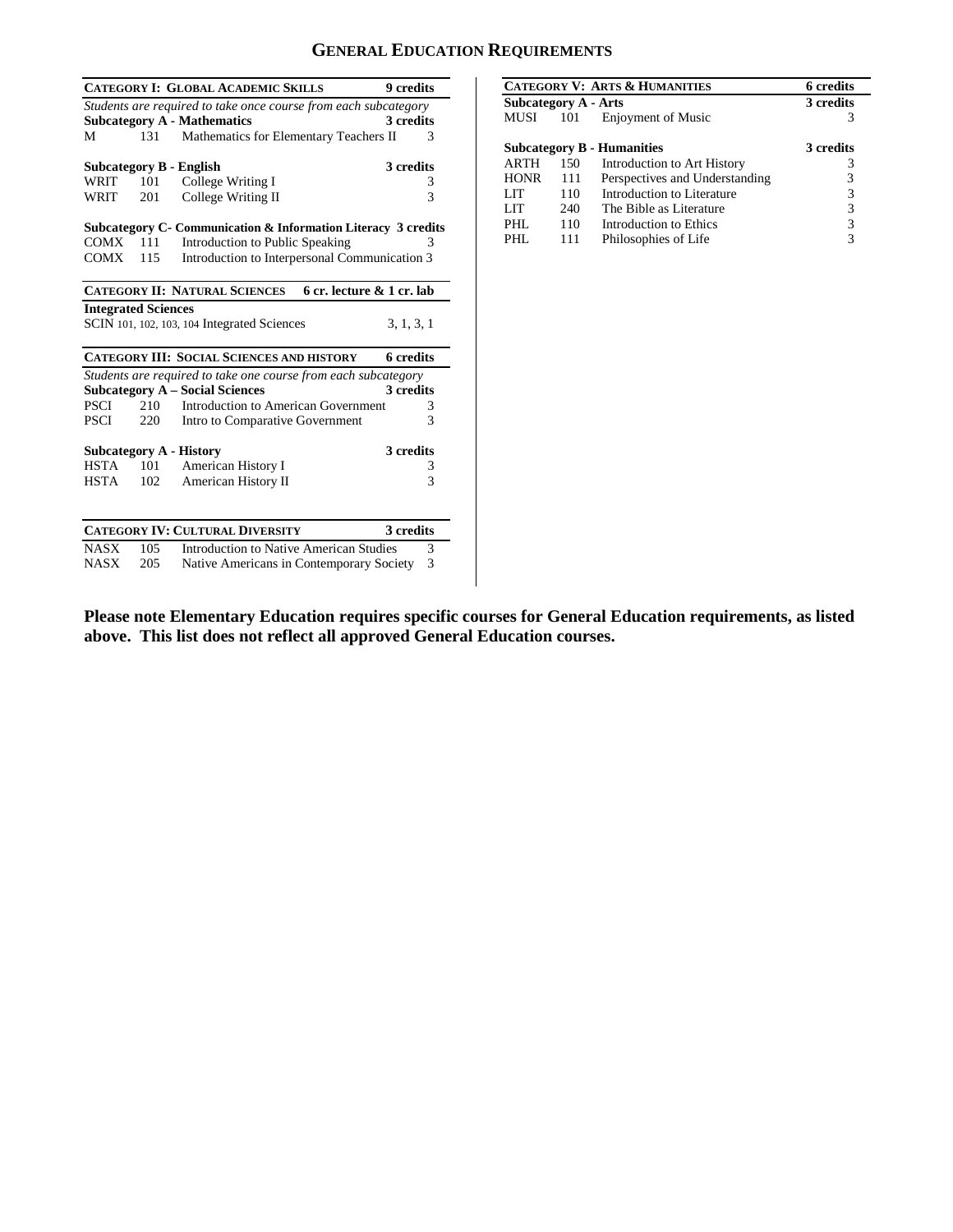|                                                                                                                           |                                   | Course                                                                        | <b>Credits</b> | Grade | <b>Semester</b> | Equivalent |
|---------------------------------------------------------------------------------------------------------------------------|-----------------------------------|-------------------------------------------------------------------------------|----------------|-------|-----------------|------------|
| A minimum grade of $C$ or better is required in all major coursework<br><b>Professional Core for Elementary Education</b> |                                   |                                                                               |                |       |                 |            |
| #EDU                                                                                                                      | 105                               | <b>Education and Democracy</b>                                                | 3              |       |                 |            |
| ^#EDU                                                                                                                     | 220/                              | Human Growth and Development/                                                 | 3              |       |                 |            |
|                                                                                                                           | 220L                              | Lab (45 hour practicum required)                                              |                |       |                 |            |
| #EDU                                                                                                                      | 221                               | <b>Education Psychology and Measurement</b>                                   | 3              |       |                 |            |
| ^#EDSP                                                                                                                    | 204                               | Introduction to Teaching Exceptional Learners<br>(15 hour practicum required) | 3              |       |                 |            |
| #HTH                                                                                                                      | 201                               | <b>Health Issues for Educators</b>                                            | 3              |       |                 |            |
| <b>EDU</b>                                                                                                                | 381                               | Curriculum Theory and Design                                                  | 3              |       |                 |            |
| <b>EDU</b>                                                                                                                | 353                               | Junior Field Experience                                                       | $\overline{2}$ |       |                 |            |
| <b>EDU</b>                                                                                                                | 495B                              | Student Teaching: K-8                                                         | 12             |       |                 |            |
| <b>EDU</b>                                                                                                                | 406                               | Philosophical, Legal and Ethical Issues in<br>Education                       | 3              |       |                 |            |
|                                                                                                                           |                                   | # Required for Admission to the Educator Preparation Program                  |                |       |                 |            |
|                                                                                                                           |                                   | <b>Elementary Education Requirements</b>                                      |                |       |                 |            |
| <b>ARTZ</b>                                                                                                               | 102                               | Fundamentals of Art for Elementary Teachers                                   | $\overline{c}$ |       |                 |            |
| M                                                                                                                         | 130                               | Mathematics for Elementary Teachers I                                         | 3              |       |                 |            |
| <b>GPHY</b>                                                                                                               | 121                               | Human Geography                                                               | 3              |       |                 |            |
| <b>EDSP</b>                                                                                                               | 310                               | Supporting Diverse Learners through<br>Collaboration                          | 3              |       |                 |            |
| <b>EDU</b>                                                                                                                | 270                               | <b>Instructional Technology</b>                                               | 3              |       |                 |            |
| <b>EDU</b>                                                                                                                | 343                               | <b>Strategies for Managing Diverse Learners</b>                               | $\overline{2}$ |       |                 |            |
| <b>EDU</b>                                                                                                                | 397A                              | Methods: K-8 Language Art                                                     | 4              |       |                 |            |
| <b>EDU</b>                                                                                                                | 397B                              | Methods: K-8 Social Studies                                                   | 3              |       |                 |            |
| <b>EDU</b>                                                                                                                | 397C                              | Methods: K-8 Mathematics                                                      | 3              |       |                 |            |
| <b>EDU</b>                                                                                                                | 397D                              | Methods: K-8 Science                                                          | 3              |       |                 |            |
| <b>EDU</b>                                                                                                                | 397M                              | Methods: K-8 Integrating the Arts into the<br>Curriculum                      | 4              |       |                 |            |
| <b>HEE</b>                                                                                                                | 309                               | Health Enhancement Strategies K-8                                             | 3              |       |                 |            |
| <b>EDU</b>                                                                                                                | 433                               | Reflective Practices in Teaching Reading                                      | 4              |       |                 |            |
|                                                                                                                           | <b>Reading Major Requirements</b> |                                                                               |                |       |                 |            |
| <b>EDU</b>                                                                                                                | 330                               | <b>Emergent Literacy</b>                                                      | 3              |       |                 |            |
| <b>EDU</b>                                                                                                                | 333                               | Reading and Writing Across the Curriculum                                     | $\overline{3}$ |       |                 |            |
| <b>EDU</b>                                                                                                                | 336                               | Cognitive and Language Development in<br>Young Children                       | 3              |       |                 |            |
| <b>EDU</b>                                                                                                                | 355                               | Reading Junior Field                                                          | $\overline{2}$ |       |                 |            |
| <b>EDU</b>                                                                                                                | 413                               | Developing Student Writing                                                    | 3              |       |                 |            |
| <b>EDU</b>                                                                                                                | 430                               | Teaching Reading K-3                                                          | $\overline{3}$ |       |                 |            |
| <b>EDU</b>                                                                                                                | 432                               | Literature and Literacy for Young adults                                      | 3              |       |                 |            |
| <b>EDU</b>                                                                                                                | 435                               | Theories in Reading                                                           | $\overline{3}$ |       |                 |            |
| <b>EDU</b>                                                                                                                | 438                               | Literacy Assessment, Diagnosis and<br>Instruction                             | 3              |       |                 |            |
| <b>EDU</b>                                                                                                                | 495D                              | Reading Student Teaching I                                                    | 3              |       |                 |            |
| <b>EDU</b>                                                                                                                | 495E                              | Reading Student Teaching II                                                   | 3              |       |                 |            |